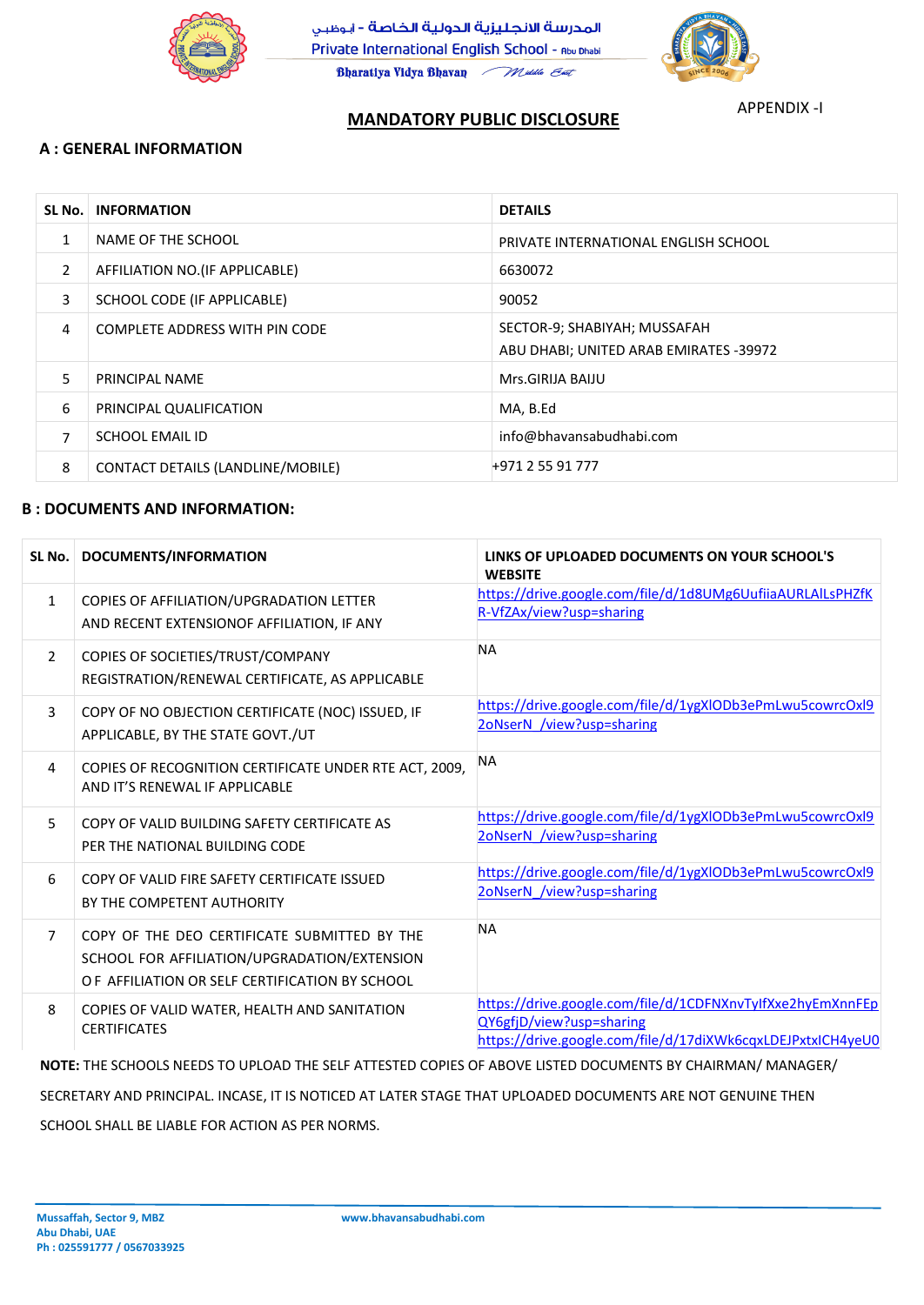

Bharatiya Vidya Bhavan Middle Ent



**Mussaffah, Sector 9, MBZ www.bhavansabudhabi.com**

**Abu Dhabi, UAE Ph : 025591777 / 0567033925**

### **C : RESULT AND ACADEMICS:**

| <b>SL</b><br>No. | DOCUMENTS/INFORMATION                                  | LINKS OF UPLOADED DOCUMENTS ON YOUR SCHOOL'S WEBSITE                                        |                                     |  |                                            |                                     |  |
|------------------|--------------------------------------------------------|---------------------------------------------------------------------------------------------|-------------------------------------|--|--------------------------------------------|-------------------------------------|--|
| $\mathbf{1}$     | FEE STRUCTURE OF THE SCHOOL                            | https://bhavansabudhabi.com/info-center/fee-structure/                                      |                                     |  |                                            |                                     |  |
| $\overline{2}$   | ANNUAL ACADEMIC CALENDER                               | Available in Digital Campus                                                                 |                                     |  |                                            |                                     |  |
| 3                | LIST OF SCHOOL MANAGEMENT<br>COMMITTEE(SMC)            | https://drive.google.com/file/d1ay-<br>QnxvjuuOAXl3zYZS7UcjYJE4OPbdOview?usp=sharing        |                                     |  |                                            |                                     |  |
| $\overline{4}$   | LIST OF PARENTS TEACHERS' ASSOCIATION<br>(PTA) MEMBERS | https://drive.google.com/file/d/1Doja6dRfP2jyOp8virrBQCWjRcevvS2Fview?usps<br><b>haring</b> |                                     |  |                                            |                                     |  |
| 5                |                                                        | <b>CLASS X</b>                                                                              |                                     |  | <b>CLASS XII</b>                           |                                     |  |
|                  | LAST THREE-YEAR RESULT OF THE BOARD                    | Academic<br>Year<br>2020-2021<br>2019-2020                                                  | School<br>Average<br>87.86<br>85.72 |  | Academic<br>Year<br>2020-2021<br>2019-2020 | School<br>Average<br>91.66<br>88.34 |  |
|                  |                                                        | 2018-2019                                                                                   | 88.10                               |  | 2018-2019                                  | 84.45                               |  |

| SL No.         | <b>INFORMATION</b>                        | <b>DETAILS</b>    |  |
|----------------|-------------------------------------------|-------------------|--|
| $\mathbf{1}$   | PRINCIPAL                                 | Mrs. GIRIJA BAIJU |  |
| $\overline{2}$ | <b>TOTAL NO. OF TEACHERS</b>              | 122               |  |
|                | <b>PGT</b>                                | 14                |  |
|                | <b>TGT</b>                                | 43                |  |
|                | <b>PRT</b>                                | 41                |  |
| 3              | <b>TEACHERS SECTION RATIO</b>             | 1.5               |  |
| 4              | DETAILS OF SPECIAL EDUCATOR               | Mrs. GEETA PILLAI |  |
| 5              | DETAILS OF COUNSELLOR AND WELNESS TEACHER | Mrs. MARY JOSEPH  |  |

# **D: STAFF (TEACHING):**

#### **RESULT CLASS: X**

| <b>SL</b><br>No. | <b>YEAR</b> | NO. OF<br><b>REGISTERED</b> | NO. OF<br><b>STUDENTS</b> | <b>PASS PERCENTAGE REMARKS</b> |  |
|------------------|-------------|-----------------------------|---------------------------|--------------------------------|--|
| $\mathbf{1}$     | 2020-2021   | 116                         | 116                       | 100%                           |  |
| $\overline{2}$   | 2019-2020   | 121                         | 121                       | 100%                           |  |
| 3                | 2018-2019   | 96                          | 96                        | 100%                           |  |
| $\overline{4}$   | 2017-2018   | 87                          | 87                        | 100%                           |  |
| 5                | 2016-2017   | 77                          | 77                        | 100%                           |  |